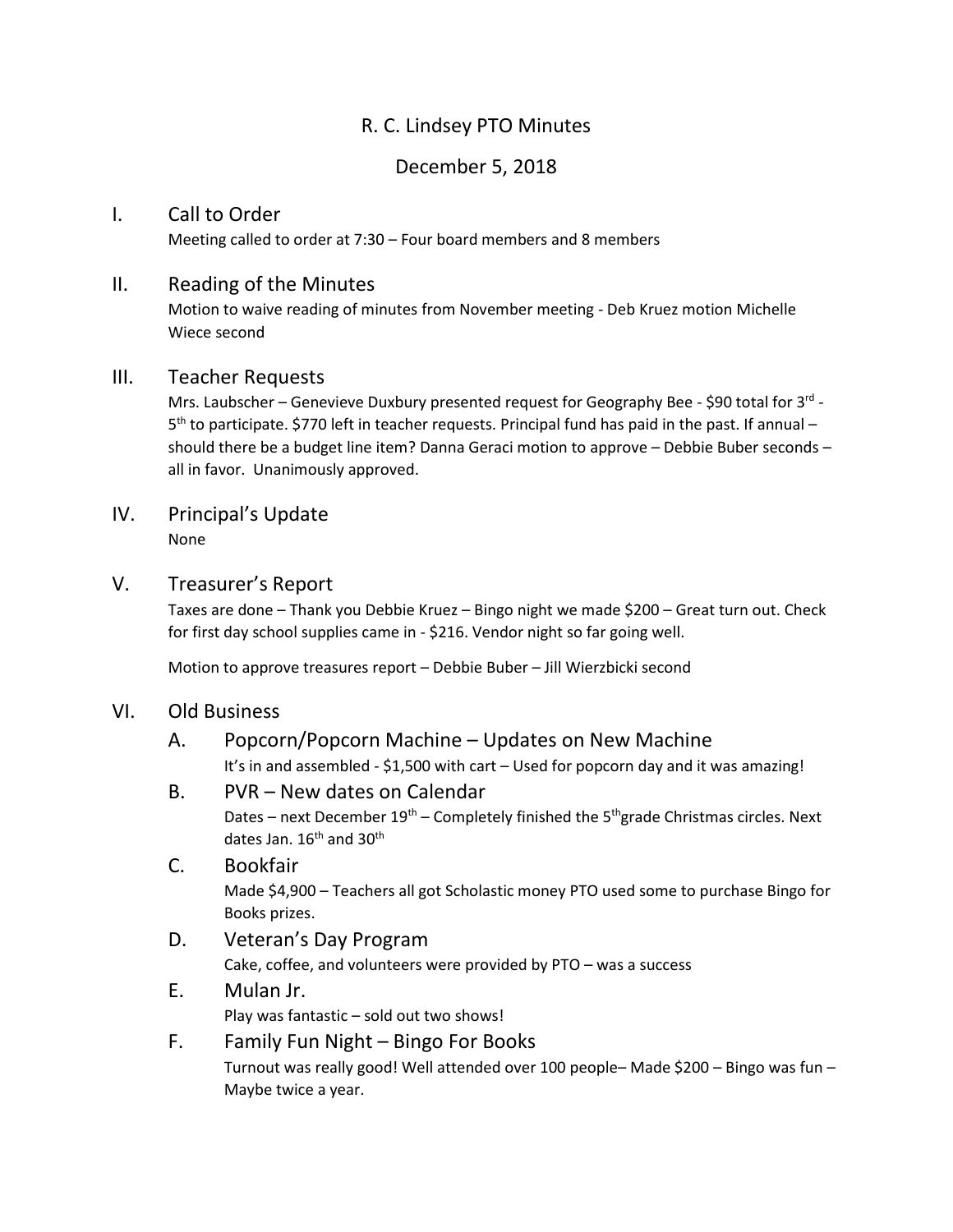#### VII. New Business

#### A. Boxtops Contest

Misty Caudill - UP and running through the  $18<sup>th</sup>$  – This one is by grade with the winning grade receiving a Pringles and water snack. Board has been updated. No school day clipping times – will collect in the mornings.

#### B. Vendor Night

Danna Geraci - 64 Vendors – double last year! Will be in gym, mpr, hallways. Looking for helpers to set up tables 4-5 tomorrow – Board is selling raffle tickets – Vendors arriving 5:15-5:30. Looking for speakers for MPR. Looking for tables. Contact Danna if you can help with setup, speakers, or tables.

### C. Holiday Shop

Becky Ohlsen - Decorate Thursday, merch coming Friday – Classrooms shopping Monday, Tuesday, Wednesday. Lots and lots of nice merchandise to purchase! Looking for more elves!! Looking for any help we can get. Come for an hour or stay all day. Wrappers and shopping buddies needed! Contact Becky with times available or just show up and sign in at the office, the more the merrier.

#### D. Doughnuts at Dawn

Danielle Pitcock – Next Thursday and Friday by last name – Handout coming Friday – Doughnuts at Dawn 7:45 AM – 8:15 – Holiday shop will be open – Thank you to Patterson's for the doughnuts

#### E. Spirit Week

Handout came out – Mrs. Menta sent out.

#### F. Classroom Parties

Will run the same as Halloween party  $-5$  adults per room with check in at door  $-$  Snack will be provided by PTO and it will be a Sam's – Vanilla Cupcake with Buttercream frosting and lightbulb ring. As well as a bottle of water, donated by Wickliffe Lanes. Thank you! The alternative snack will be Skinnypop popcorn.

#### G. Next Parents' Night Out

Genevieve Duxbury - Yoga night at Sunshine Yoga in Chesterland– Jan 17<sup>th</sup> - \$10 for a 60 min class.

#### VIII. Adjournment

Motion to adjourn – at 8:02 Debbie Buber – Seconded Debbie Kruez